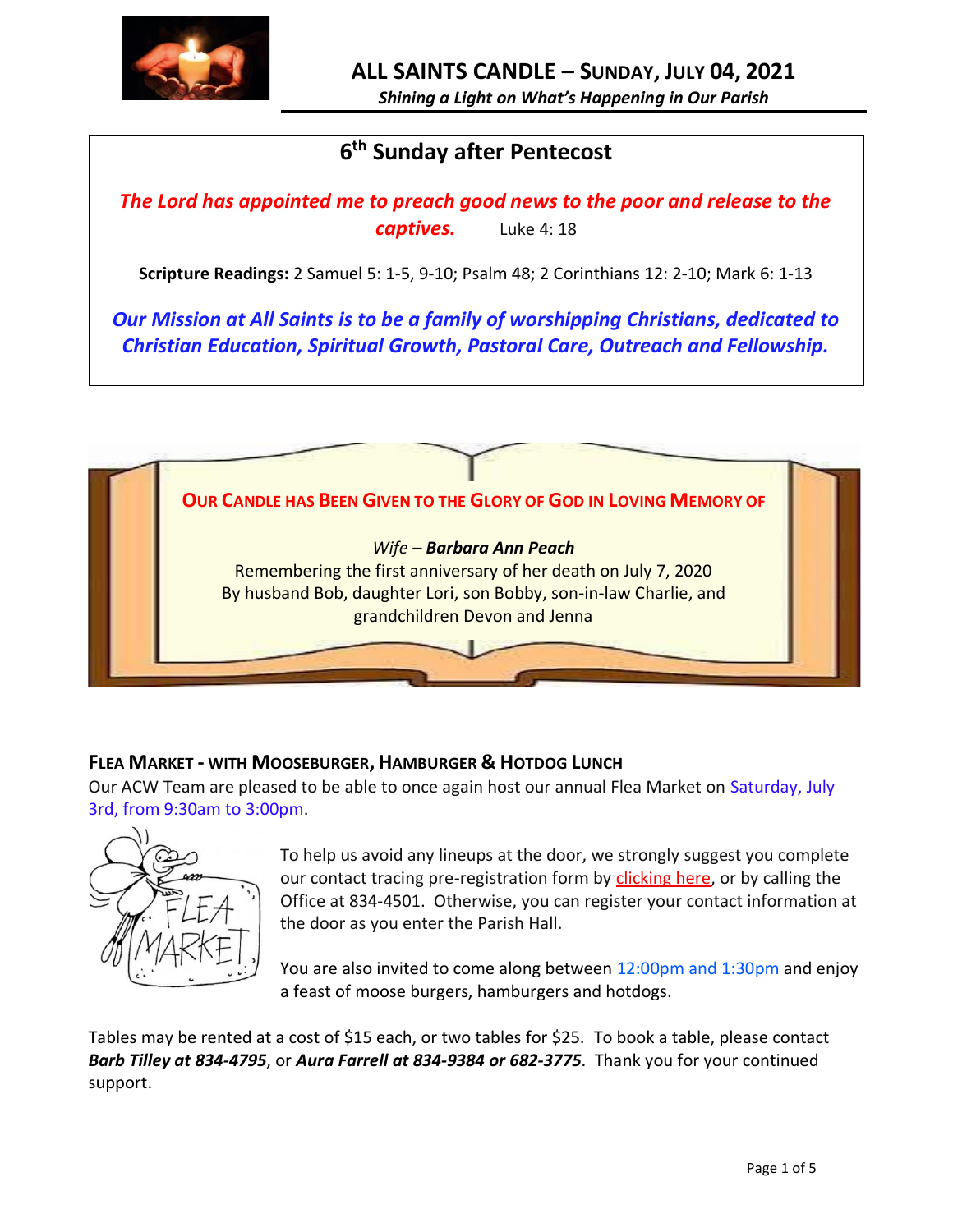## **OUR 2021 FLOWER SERVICES ARE A GO !!!**



Our Flower Service at Dunns Hill Road will be held on Sunday, July 25th, starting at 2:00pm, and the Church Road Flower Service will be on Sunday, August 01st, starting at 2:00pm. Following tradition, if the Sunday afternoon has inclement weather, the service will be moved to the next available suitable weather evening, starting at 7:00pm. We will post any updates here on our website.

As with all gatherings during COVID, pre-registration is required, and can be done by either calling our Parish Office at 834-4501, or by registering online at our website by [clicking here.](http://allsaintsparish.ca/covid-pre-registration-form) Of course these current plans are subject to change, depending on pandemic conditions, and the guidance of the Chief Medical Officer of Health.

[Click here](https://anglicanenl.net/home/wp-content/uploads/2021/05/Guidelines-for-Outdoor-Flower-services-May-2021.pdf) to read the complete current Diocesan guidelines with respect to safely managing outdoor cemetery flower services, issued on May 30, 2021, however, it it is expected the Diocese with soon have another update based the the NL Governments recent program announcement, [Together Again.](https://www.gov.nl.ca/covid-19/together-again/)

## **ALL SAINTS IS OPEN WITH REDUCED RESTRICTIONS**

Effective July 01, the Diocese has announced some changes to their COVID guidelines. [Click here](http://allsaintsparish.ca/document_library/COVID-19/210630%20COVID%2019%20Update%20Effective%20July%201.pdf) for the latest update.

All activities in any of our parish buildings is based on the latest version of the ["Many Members -](https://anglicanenl.net/home/wp-content/uploads/2021/02/Many-Members-One-Body-February-2021.pdf) One [Body" \(MMOB\)](https://anglicanenl.net/home/wp-content/uploads/2021/02/Many-Members-One-Body-February-2021.pdf) guidelines document. This includes live Church Services and burial gatherings, as well as meetings of Vestry, ACW, Men's Fellowship, Bible Study, etc…

- While pre-registration is no longer mandatory, all attendees are strongly encouraged to pre-register for ANY gathering. This will help avoid bottle-necks and line-ups at the entrances, especially during inclement weather.
- For contact tracing purposes, we MUST record the names and telephone numbers of ALL people who enter any gatherings. You may do so online by [clicking here,](http://allsaintsparish.ca/covid-pre-registration-form) or you may call our Parish Office at 834-4501
- The maximum capacity (as of July 01) at indoor gatherings is 200, and outdoor gatherings is 250
- People may share a pew or adjacent pews with any of their 20 consistent close contacts
- Masks must be worn at all times at all indoor gatherings, except while receiving/consuming the Eucharist, or when acting as a speaker or solo performer.
- During a 60-minute service, there can only be a maximum of 30 minutes of singing by a soloist or choir. The congregation is only permitted to sing one hymn, which must be just prior to exiting.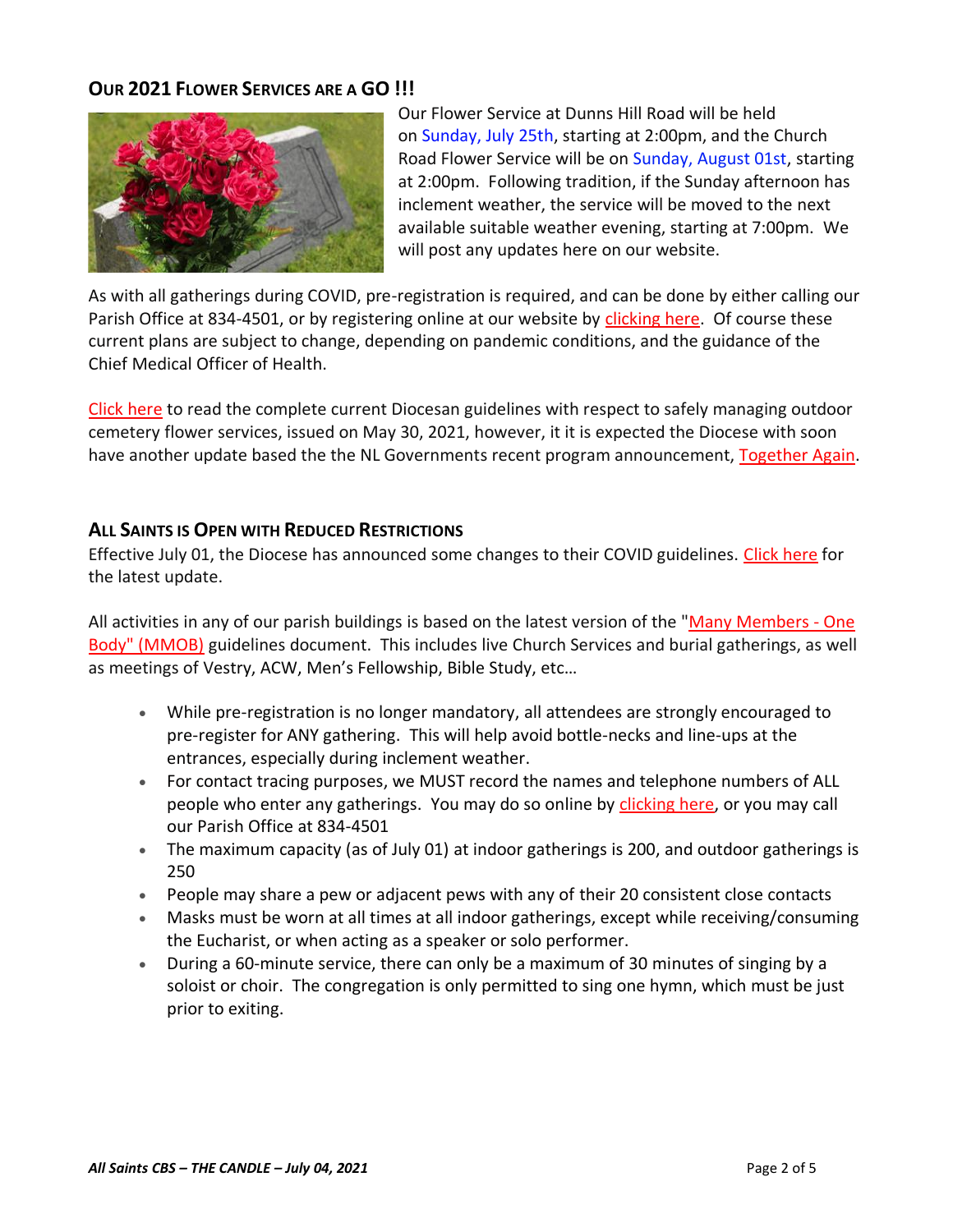Our Annual General Meeting (AGM) is currently scheduled for Sunday, October 3rd, starting at 6:00pm. Because of the variability of safety guidelines due to changes in the COVID pandemic, more information will be made available as that date draws nearer. We will be setting our seating capacity based on the guidelines at that time. Please keep checking back to our [website](/Users/ralphfagan/Documents/All%20Saints%20Parish/Candle/ASP%202021%20Candle/allsaintsparish.ca) for updates.

**DO WE HAVE YOUR EMAIL ADDRESS?** - Now, more than ever, email is becoming one of the safest and quickest ways for our Parish to keep you informed. If we do not already have you email address on file, and you are not regularly receiving our bulletins and information updates, we would love for your to provide it to us. Please email it t[o communications@allsaintsparish.ca,](mailto:communications@allsaintsparish.ca?subject=eMail%20Address%20Update) or simply [click here](http://allsaintsparish.ca/email_updates) to complete our online email registration form.

**2021 CHURCH OFFERTORY ENVELOPES** – We would like to remind you that if you have not yet picked up your 2021 offertory envelopes, they are being held at the Parish Office for pick up. We encourage you to continue to use our secure mail drop-slot, which is located at the top of the stairs, just to the left of the main entrance of our Parish Hall.

You may also e-Transfer your offering via Interac simply by emailing

it to [donations@allsaintsparish.ca.](mailto:donations@allsaintsparish.ca) And of course, we always encourage you to consider signing up for our eGivings program which automatically deposits your offering at whatever interval you choose and are comfortable with. Simply [click here](http://allsaintsparish.ca/egiving-online-information-form) to register, or go to our website and follow the eGiving notes. If you have [any](https://wfsites-to.websitecreatorprotool.com/870a5dd5.com/Admin/%7BSK_NODEID__22939341__SK%7D) questions, please email your Finance Team at [finance@allsaintsparish.ca,](mailto:finance@allsaintsparish.ca) or call our Office at 834-4501.

**SPONSORING 'THE CANDLE'** - We would like to remind Parishioners and Friends that you may sponsor our weekly bulletin, **'***THE CANDLE***'**, and have it dedicated in memory of a loved one. Your personal tribute will be prominently posted on the Bible graphic located at the top of the front page, and your kind donation of \$25 would be greatly appreciated. Additionally, you can honor a loved one by posting your

favourite picture, along with a memorial verse, and your kind donation of \$50 for this full-page tribute is greatly appreciated. A paper copy of '*THE CANDLE*' is distributed at all Sunday services, and a digital copy is permanently archived on our Parish website at [allsaintsparish.ca](http://allsaintsparish.ca/thecandle.html)

> **KIDS CORNER** is our resource area for a variety of Christian Youth Education activities. If you would like to be a part of this exciting Ministry, please let us know by clicking [here.](http://allsaintsparish.ca/index.html#comments) Stay tuned for a new craft activity each Sunday....







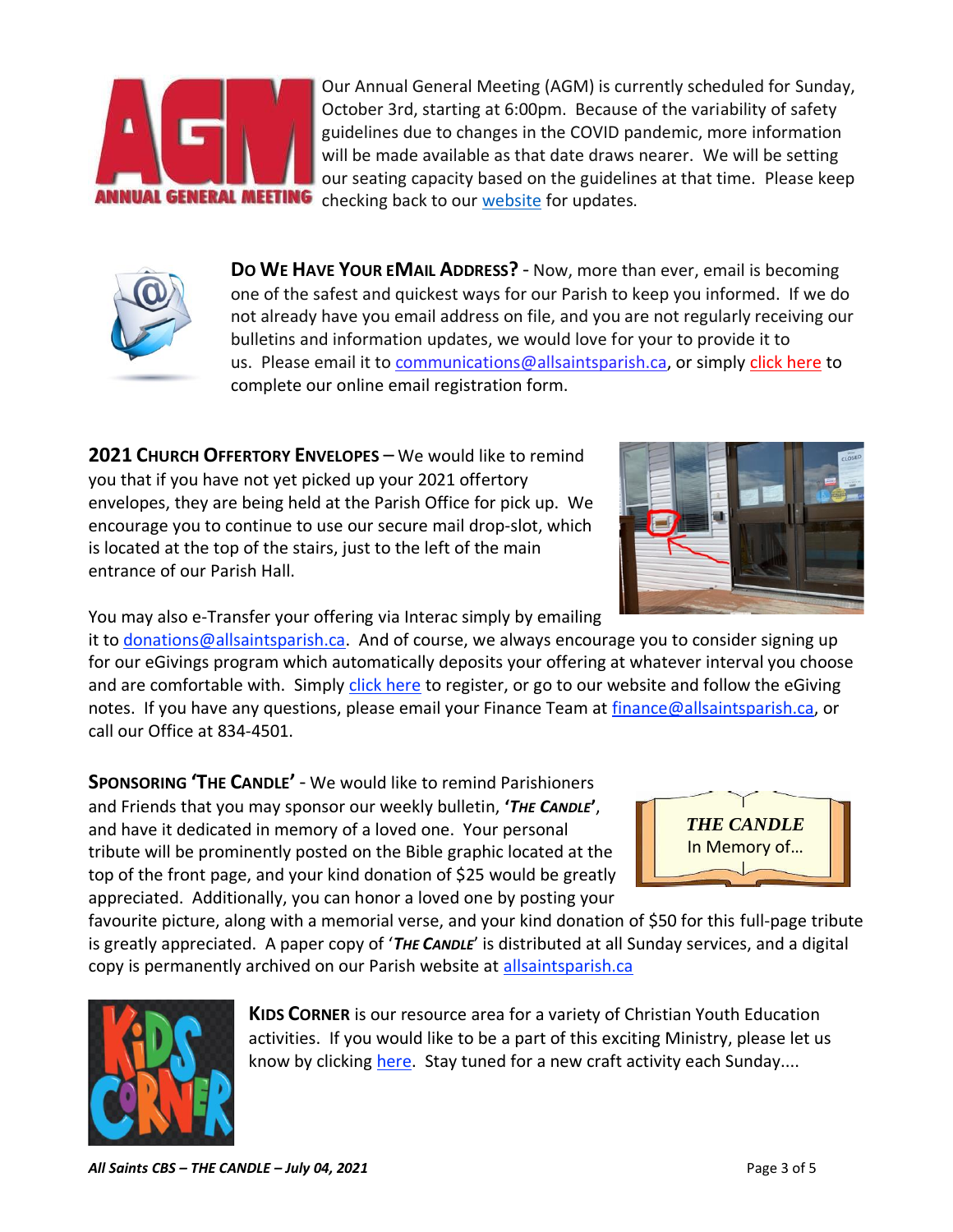## **CBS CHAPTER LEARNING DISABILITIES INC.**

This summer the CBS Chapter of the Learning Disabilities Inc will be offering a summer tutoring program, to be held at All Saints Parish Hall from July 5th, for eight weeks. Children that are having difficulties in reading, writing or math will be tutored in one-on-one sessions. These sessions will be one hour to one and a half hours long, two to three times weekly.

Covid procedures will be strictly followed. Cost of this program is \$45.00 total, to be paid on registration. Seats are limited and are on a first come basis.

I can be reached at (Home) 834-8419 or through email at [mahersharon67@gmail.com](mailto:mahersharon67@gmail.com) Registration will be held Monday July  $5<sup>th</sup>$  at 09:00am at the All Saints Parish Hall church parking, entering off Dunn's Hill Road.

**Sincerely** Sharon Maher CBS, Chapter Chair

#### **IN MEMORIAM - PWRDF**

• In loving memory of *Judy Newhook*, on our wedding anniversary June 30th – by Alf, Paula and **Stephanie** 

## **IN MEMORIAM - GENERAL FUND**

- In loving memory of *Bonnie Porter,* remembering her death June 24, 2021 by Ray and Daphne Rideout
- In loving memory of *Bonnie Porter,* remembering her death June 24, 2021 by Amy and Eric Dodge

## **IN MEMORIAM - CEMETERY FUND**

- In loving memory of fathers, *James Petten* and *Hedley Rideout* by Ray and Daphne Rideout
- In loving memory of *Abram W. Batten,* remembering his death July 6, 1981 by Amy Dodge and Family
- In loving memory of *Barbara Ann Peach,* remembering the 1st anniversary of her death July 7, 2020 - by David and Barbara Butler